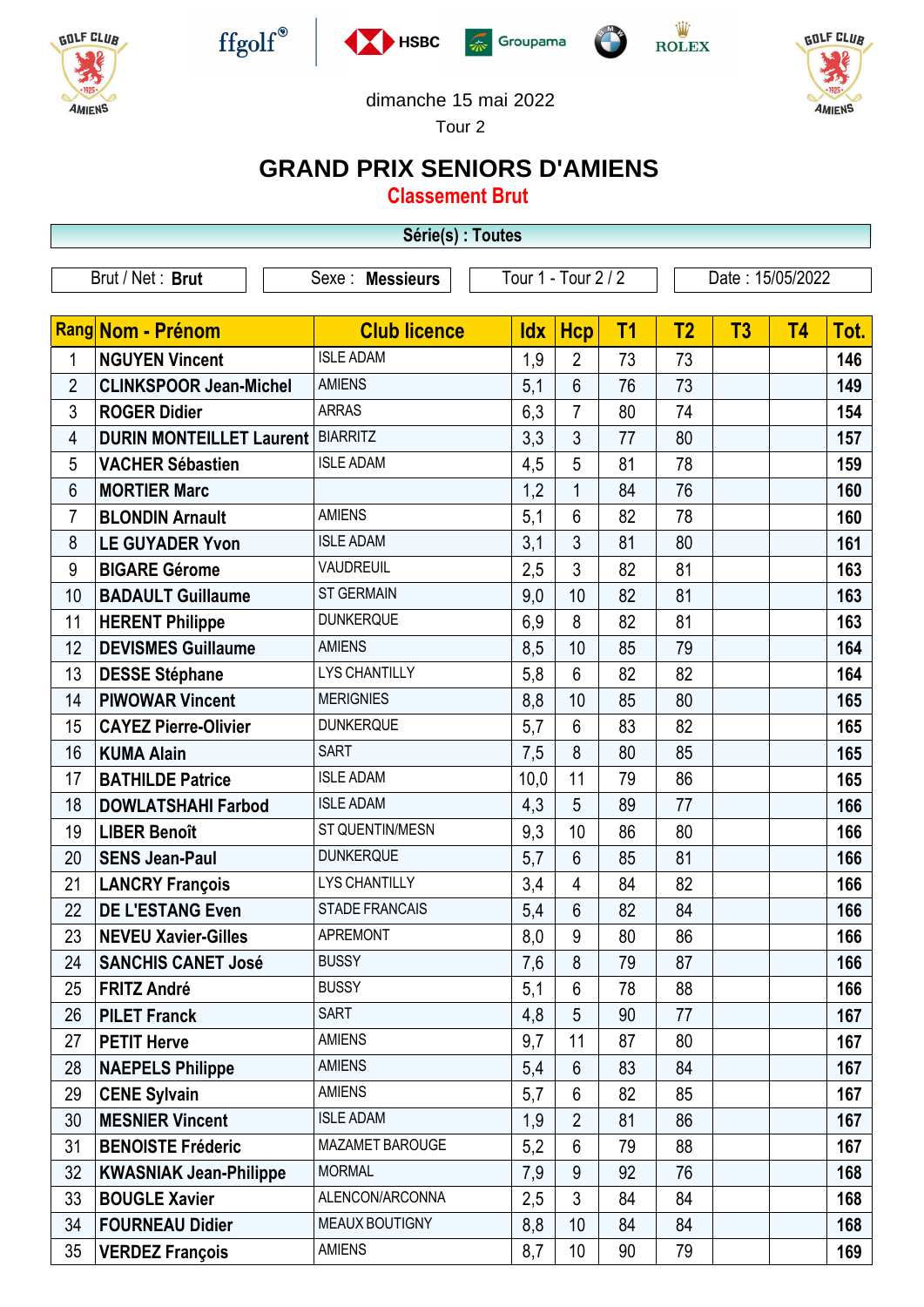|    | Rang Nom - Prénom              | <b>Club licence</b>  | <b>Idx</b> | <b>Hcp</b>      | T <sub>1</sub> | T <sub>2</sub> | T3 | <b>T4</b> | Tot. |
|----|--------------------------------|----------------------|------------|-----------------|----------------|----------------|----|-----------|------|
| 36 | <b>BOENS Rodolphe</b>          | <b>DUNKERQUE</b>     | 7,8        | 9               | 89             | 80             |    |           | 169  |
| 37 | <b>DE JARNAC Christophe</b>    | <b>BONDUES</b>       | 4,4        | 5               | 86             | 83             |    |           | 169  |
| 38 | <b>VAN MOSSEVELDE Philippe</b> | <b>MERIGNIES</b>     | 10,0       | 11              | 86             | 83             |    |           | 169  |
| 39 | <b>BIROS Dominique</b>         | <b>AMIENS</b>        | 7,9        | 9               | 85             | 84             |    |           | 169  |
| 40 | <b>CANNAC Joel</b>             | <b>REBETZ</b>        | 8,3        | 9               | 82             | 87             |    |           | 169  |
| 41 | <b>DUERINCKX Olivier</b>       | <b>DUNKERQUE</b>     | 6,9        | 8               | 84             | 86             |    |           | 170  |
| 42 | <b>LE GAUDU Laurent</b>        | <b>TEMPLIERS</b>     | 5,0        | 5               | 87             | 84             |    |           | 171  |
| 43 | <b>CORNETTE Jean Christian</b> | <b>AMIENS</b>        | 6,6        | $\overline{7}$  | 85             | 86             |    |           | 171  |
| 44 | <b>FILLIAS Eric</b>            | <b>ISLE ADAM</b>     | 8,3        | 9               | 82             | 89             |    |           | 171  |
| 45 | <b>HURE Laurent</b>            | <b>AMIENS</b>        | 7,6        | 8               | 88             | 84             |    |           | 172  |
| 46 | <b>DESPLEBIN Laurent</b>       | <b>ISLE ADAM</b>     | 5,4        | 6               | 83             | 89             |    |           | 172  |
| 47 | <b>ZERARKA Sami</b>            | <b>BUSSY</b>         | 6,1        | $\overline{7}$  | 93             | 80             |    |           | 173  |
| 48 | <b>KOSTADINOSKI Goce</b>       | HAUTS-DE-FRANCE      | 7,5        | 8               | 90             | 83             |    |           | 173  |
| 49 | <b>LEFEBVRE Jean Michel</b>    | <b>AMIENS</b>        | 9,0        | 10              | 87             | 86             |    |           | 173  |
| 50 | <b>MILAPIE Christian</b>       | <b>AMIENS</b>        | 5,3        | $6\phantom{1}6$ | 83             | 90             |    |           | 173  |
| 51 | <b>REYNES Pierre</b>           | <b>AMIENS</b>        | 9,4        | 11              | 93             | 82             |    |           | 175  |
| 52 | <b>PIERRON Cyrille</b>         | <b>ISLE ADAM</b>     | 10,0       | 11              | 92             | 83             |    |           | 175  |
| 53 | <b>GRAVELINE Marc</b>          | <b>OLHAIN</b>        | 10,0       | 11              | 91             | 84             |    |           | 175  |
| 54 | <b>BONTE Philippe</b>          | <b>BONDUES</b>       | 7,4        | 8               | 86             | 89             |    |           | 175  |
| 55 | <b>LE Minh-Tu</b>              | <b>AMIENS</b>        | 8,2        | 9               | 86             | 89             |    |           | 175  |
| 56 | <b>GEOFFROY Christophe</b>     | <b>LEVALLOIS</b>     | 8,8        | 10              | 88             | 88             |    |           | 176  |
| 57 | <b>BOURDON Jean-Paul</b>       | <b>MERIGNIES</b>     | 6,5        | $\overline{7}$  | 90             | 87             |    |           | 177  |
| 58 | <b>CREIGNOU Olivier</b>        | <b>ISLE ADAM</b>     | 8,9        | 10              | 90             | 87             |    |           | 177  |
| 59 | <b>BOUTON Daniel</b>           |                      | 8,1        | 9               | 86             | 91             |    |           | 177  |
| 60 | <b>PERES François</b>          | <b>BUSSY</b>         | 6,9        | 8               | 93             | 85             |    |           | 178  |
| 61 | <b>DENIS Philippe</b>          | VAUGOUARD            | 11,5       | 13              | 91             | 87             |    |           | 178  |
| 62 | <b>CRETE Jerome</b>            | <b>AMIENS</b>        | 7,5        | 8               | 90             | 88             |    |           | 178  |
| 63 | <b>LANGLOIS Philippe</b>       | <b>TEMPLIERS</b>     | 5,1        | 6               | 89             | 89             |    |           | 178  |
| 64 | <b>VEYRET Yvon</b>             | <b>RARAY</b>         | 10,4       | 12              | 87             | 91             |    |           | 178  |
| 65 | <b>LUNT Tom</b>                | <b>LYS CHANTILLY</b> | 11,6       | 13              | 86             | 92             |    |           | 178  |
| 66 | <b>PORTERET Philippe</b>       | <b>BELLE DUNE</b>    | 7,9        | 9               | 84             | 94             |    |           | 178  |
| 67 | <b>BREART Julien</b>           | <b>AMIENS</b>        | 4,2        | 5               | 83             | 95             |    |           | 178  |
| 68 | <b>DOUCHET Frédéric</b>        | <b>AMIENS</b>        | 10,3       | 12              | 91             | 89             |    |           | 180  |
| 69 | <b>MORTIER Paul</b>            | <b>MERIGNIES</b>     | 8,8        | 10              | 90             | 90             |    |           | 180  |
| 70 | <b>AIT KARROUM Hossein</b>     | <b>ARRAS</b>         | 11,3       | 13              | 87             | 93             |    |           | 180  |
| 71 | <b>MAUPIN Dominique</b>        | <b>AMIENS</b>        | 10,4       | 12              | 86             | 95             |    |           | 181  |
| 72 | <b>DESOUCHES Hugues</b>        | <b>BOIS DES RETZ</b> | 9,8        | 11              | 95             | 87             |    |           | 182  |
| 73 | <b>MONTEIRO Mario</b>          | <b>BUSSY</b>         | 8,4        | 9               | 94             | 88             |    |           | 182  |
| 74 | <b>FAGES Jean Marc</b>         | <b>APREMONT</b>      | 9,2        | 10              | 94             | 88             |    |           | 182  |
| 75 | <b>DUFOSSE Xavier</b>          | <b>AMIENS</b>        | 11,7       | 13              | 93             | 89             |    |           | 182  |
| 76 | <b>PAROLA Gil</b>              | <b>AMIENS</b>        | 6,6        | $\overline{7}$  | 91             | 91             |    |           | 182  |
| 77 | <b>GAUTARD Benoît</b>          | <b>AMIENS</b>        | 9,8        | 11              | 95             | 88             |    |           | 183  |
| 78 | <b>CHAYO Michel</b>            | <b>AMIENS</b>        | 8,8        | 10              | 95             | 89             |    |           | 184  |
| 79 | <b>AIT GHERBI Karim</b>        | <b>MERIGNIES</b>     | 9,1        | 10              | 94             | 90             |    |           | 184  |
| 80 | <b>PESLA Jean-François</b>     | <b>MERIGNIES</b>     | 6,6        | $\overline{7}$  | 104            | 85             |    |           | 189  |
| 81 | <b>BUCHTER Franck</b>          | <b>RARAY</b>         | 10,7       | 12              | 93             | 96             |    |           | 189  |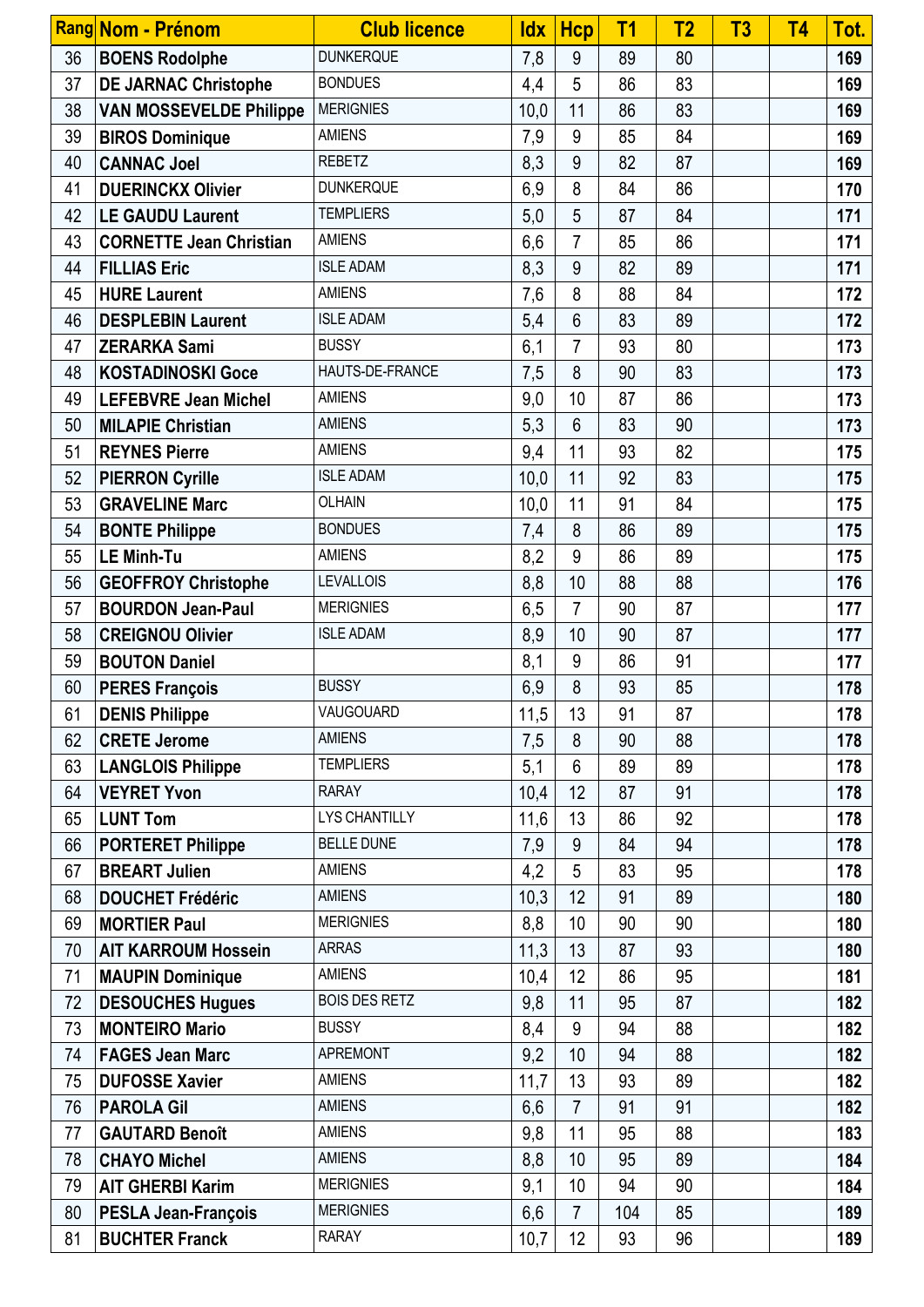|    | <b>Rang Nom - Prénom</b>    | <b>Club licence</b>  | ldx  | Hcp | Γ1         | <b>T2</b>  | Т3. | <b>T4</b> | <b>Tot.</b> |
|----|-----------------------------|----------------------|------|-----|------------|------------|-----|-----------|-------------|
| 82 | <b>GAY-BELLILE Francois</b> | RCF LA BOULIE        | 10,1 | 11  | 95         | 96         |     |           | 191         |
| 83 | <b>MARCELIN Didier</b>      | <b>BOIS DES RETZ</b> | 9,3  | 10  | 97         | 95         |     |           | 192         |
| 84 | <b>VINCENT Arnaud</b>       | <b>WIMEREUX</b>      | 9,8  | 11  | 96         | 98         |     |           | 194         |
| 85 | <b>ROGER FABRICE</b>        |                      | 6,6  |     | 88         | <b>DSQ</b> |     |           | <b>DSQ</b>  |
| 86 | <b>PELTIER Eric</b>         | <b>REBETZ</b>        | 10,6 | 12  | 97         | <b>FOR</b> |     |           | <b>FOR</b>  |
| 87 | <b>VOISINE Stephane</b>     | <b>FOURQUEUX</b>     | 6,2  |     | <b>FOR</b> | <b>FOR</b> |     |           | <b>FOR</b>  |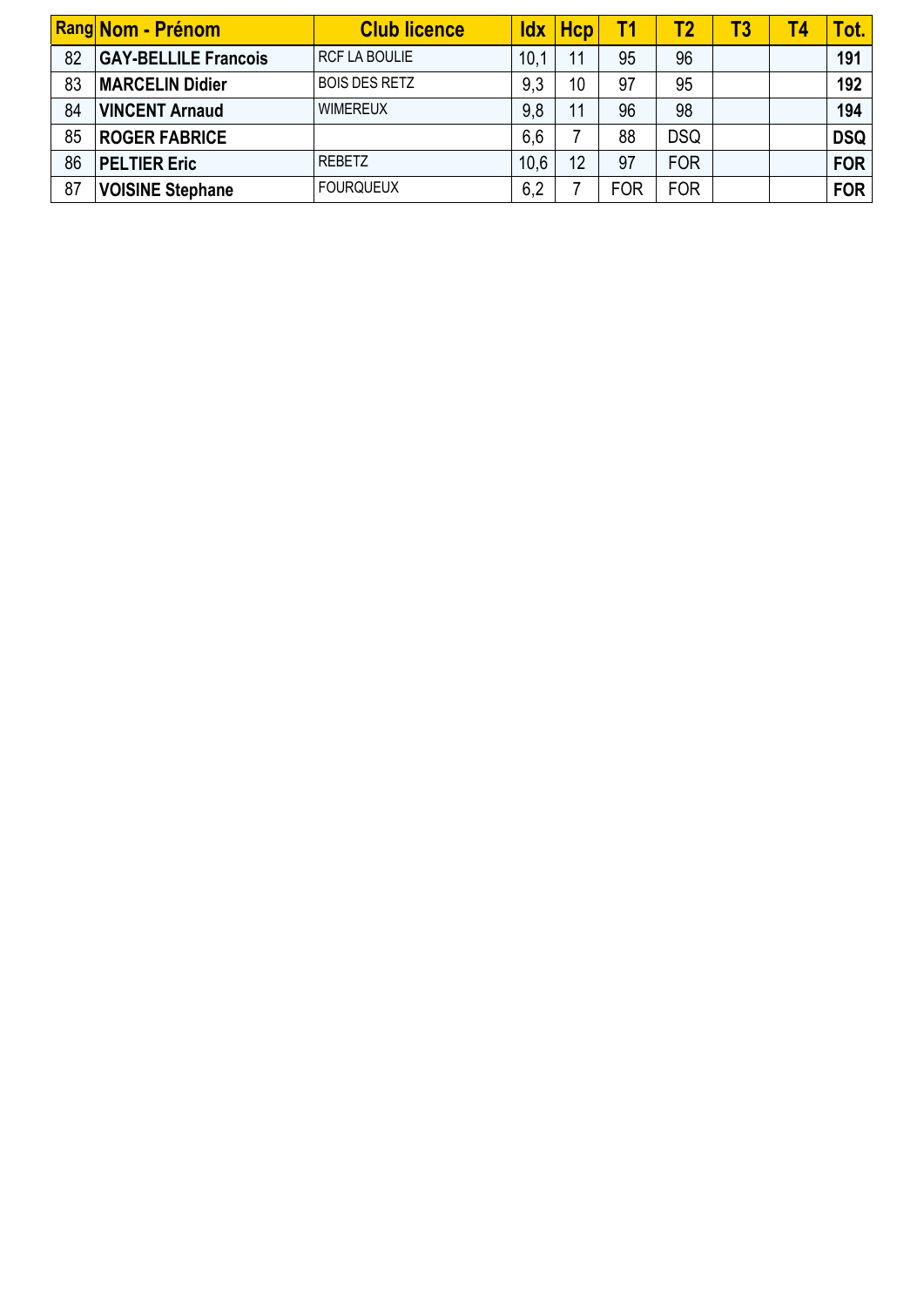









**GOLF CLUB** 

AMIENS

 $\frac{\dot{W}}{\text{ROLEX}}$ 



Tour 2

## **GRAND PRIX SENIORS D'AMIENS**

**Classement Brut**

| Série(s) : Toutes |                           |                      |                     |                |                |                  |    |    |      |  |
|-------------------|---------------------------|----------------------|---------------------|----------------|----------------|------------------|----|----|------|--|
|                   | Brut / Net: Brut          | Sexe : Dames         | Tour 1 - Tour 2 / 2 |                |                | Date: 15/05/2022 |    |    |      |  |
|                   | Rang Nom - Prénom         | <b>Club licence</b>  | <b>Idx</b>          | <b>Hcp</b>     | T <sub>1</sub> | T <sub>2</sub>   | T3 | T4 | Tot. |  |
| 1                 | <b>FLANDIN Virginie</b>   | SABLES D'OR          | 5,2                 | $\overline{7}$ | 75             | 79               |    |    | 154  |  |
| $\overline{2}$    | <b>FITAMANT Odile</b>     | CHAMPAGNE            | 2,9                 | 4              | 79             | 85               |    |    | 164  |  |
| 3                 | <b>DAUTEL Dominique</b>   | <b>MERIGNIES</b>     | 6,4                 | 8              | 84             | 82               |    |    | 166  |  |
| 4                 | <b>TEBOUL Sophie</b>      | <b>RCF LA BOULIE</b> | 11,8                | 14             | 81             | 87               |    |    | 168  |  |
| 5                 | <b>LABELLE Annick</b>     | <b>AMIENS</b>        | 10,8                | 13             | 82             | 87               |    |    | 169  |  |
| $6\phantom{.}6$   | <b>WIELKI Dominique</b>   |                      | 7,0                 | 9              | 81             | 88               |    |    | 169  |  |
| $\overline{7}$    | <b>DOUILLET Isabelle</b>  | <b>AMIENS</b>        | 8,3                 | 10             | 82             | 91               |    |    | 173  |  |
| 8                 | <b>MIZON Claude</b>       | <b>AMIENS</b>        | 11,2                | 13             | 87             | 87               |    |    | 174  |  |
| 9                 | <b>HURE Sophie</b>        | <b>AMIENS</b>        | 12,6                | 15             | 86             | 90               |    |    | 176  |  |
| 10                | <b>HERON Huguette</b>     | MEAUX BOUTIGNY       | 16,3                | 19             | 90             | 88               |    |    | 178  |  |
| 11                | <b>PELTIER Hazel</b>      | <b>REBETZ</b>        | 5,8                 | $\overline{7}$ | 86             | 92               |    |    | 178  |  |
| 12                | <b>LAFON Catherine</b>    | <b>SART</b>          | 12,5                | 15             | 90             | 89               |    |    | 179  |  |
| 13                | <b>GUERY Blandine</b>     | LE TOUQUET           | 14,4                | 17             | 92             | 88               |    |    | 180  |  |
| 14                | <b>DEVISMES Valérie</b>   | <b>AMIENS</b>        | 10,3                | 12             | 88             | 92               |    |    | 180  |  |
| 15                | <b>MOREL Dominique</b>    | <b>AMIENS</b>        | 13,5                | 16             | 95             | 87               |    |    | 182  |  |
| 16                | <b>CORDESSE Sabine</b>    | <b>RCF LA BOULIE</b> | 17,7                | 21             | 93             | 104              |    |    | 197  |  |
| 17                | <b>OLIVIER Nicole</b>     | <b>BONDUES</b>       | 15,2                | 18             | 96             | 103              |    |    | 199  |  |
| 18                | <b>NIQUET Marie-Josée</b> | <b>AMIENS</b>        | 18,2                | 21             | 105            | 102              |    |    | 207  |  |
| 19                | <b>FILLIAS Francesca</b>  | <b>ISLE ADAM</b>     | 19,2                | 23             | 111            | 102              |    |    | 213  |  |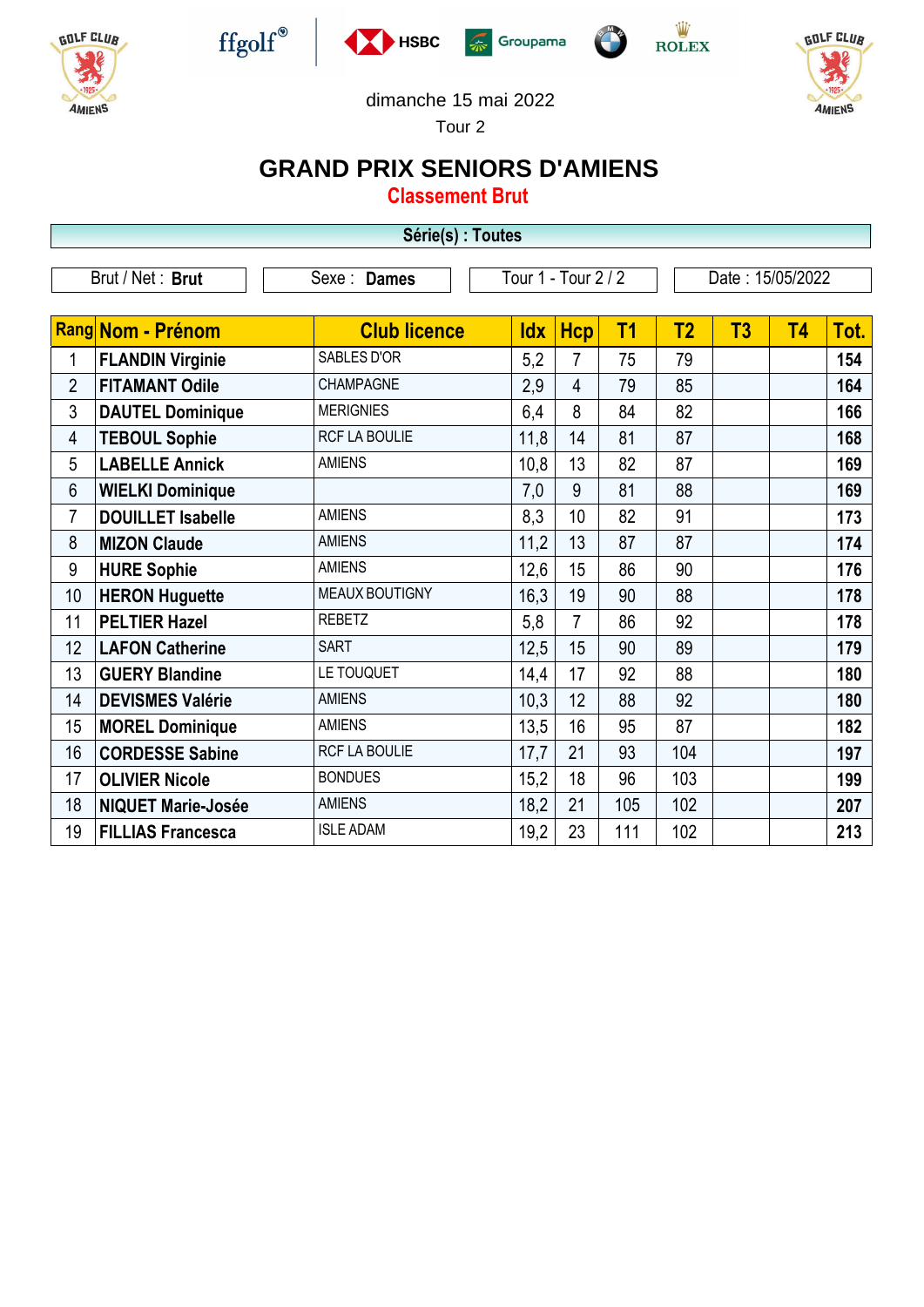











dimanche 15 mai 2022

Tour 2

## **CLASSIC MID AMATEUR D'AMIENS**

**Classement Brut**

| Série(s) : Toutes |                               |                        |            |              |                  |             |  |  |  |
|-------------------|-------------------------------|------------------------|------------|--------------|------------------|-------------|--|--|--|
|                   | Brut / Net: Brut              | Sexe : Messieurs       | Tour $2/2$ |              | Date: 15/05/2022 |             |  |  |  |
|                   |                               |                        |            |              |                  |             |  |  |  |
| Rang              | Nom - Prénom                  | <b>Club de licence</b> | <b>Nat</b> | <b>Index</b> | <b>Hcp</b>       | <b>Brut</b> |  |  |  |
| 1                 | <b>LEVANT Alexandre</b>       | CHAMPAGNE              | <b>FRA</b> | 0,8          | $\overline{2}$   | 73          |  |  |  |
| $\overline{2}$    | <b>GROS Nicolas</b>           | <b>AMIENS</b>          | <b>FRA</b> | $+1,5$       | $+1$             | 74          |  |  |  |
| 3                 | <b>JACQ Guillaume</b>         | <b>HARDELOT</b>        | <b>FRA</b> | 2,9          | 5                | 75          |  |  |  |
| 4                 | <b>BOURDREL Edouard</b>       | <b>AMIENS</b>          | <b>FRA</b> | 2,0          | $\mathfrak{Z}$   | 75          |  |  |  |
| 5                 | <b>MENOU Olivier</b>          | <b>BUSSY</b>           | <b>FRA</b> | 6,2          | 9                | 76          |  |  |  |
| 6                 | <b>ABRAHAM Patrick</b>        | <b>AMIENS</b>          | <b>FRA</b> | $+2,0$       | $+1$             | 77          |  |  |  |
| $\overline{7}$    | <b>BRIZAY Grégoire</b>        | <b>BUSSY</b>           | <b>FRA</b> | $+1,3$       | $+1$             | 78          |  |  |  |
| 8                 | <b>ALUN Sebastien</b>         | <b>BUSSY</b>           | <b>FRA</b> | 1,2          | $\overline{2}$   | 78          |  |  |  |
| 9                 | <b>MIATH Patrick</b>          | <b>ISLE ADAM</b>       | <b>FRA</b> | 4,6          | $\overline{7}$   | 78          |  |  |  |
| 10                | <b>MOREIRA Daniel</b>         | <b>BOIS DES RETZ</b>   | <b>FRA</b> | 3,0          | 5                | 80          |  |  |  |
| 11                | <b>FEUILLATRE Franck</b>      | <b>AMIENS</b>          | <b>FRA</b> | 1,6          | 3                | 80          |  |  |  |
| 12                | <b>BELLANCOURT Thibaut</b>    | <b>BUSSY</b>           | <b>FRA</b> | 2,6          | $\overline{4}$   | 81          |  |  |  |
| 13                | <b>WIOTTE Vittorio</b>        | <b>AMIENS</b>          | <b>FRA</b> | 3,6          | 5                | 81          |  |  |  |
| 14                | <b>METENIER Jean Baptiste</b> | <b>AMIENS</b>          | <b>FRA</b> | 4,3          | $6\phantom{1}$   | 82          |  |  |  |
| 15                | <b>SIMON Hadrien</b>          | <b>BOIS GUILLAUME</b>  | <b>FRA</b> | 3,3          | 5                | 82          |  |  |  |
| 16                | <b>BOUSSEMART Damien</b>      | <b>AMIENS</b>          | <b>FRA</b> | 3,9          | $6\phantom{1}$   | 82          |  |  |  |
| 17                | <b>PIERRON Victor</b>         | VALENCIENNES           | <b>FRA</b> | 4,8          | $\overline{7}$   | 84          |  |  |  |
| 18                | <b>GUEUDET Cyril</b>          | <b>AMIENS</b>          | <b>FRA</b> | 8,0          | 11               | 84          |  |  |  |
| 19                | <b>BENOIT Michel</b>          | <b>MORMAL</b>          | <b>FRA</b> | 5,6          | 8                | 85          |  |  |  |
| 20                | <b>BLANCHET Sébastien</b>     | SAINT CLOUD            | <b>FRA</b> | 2,1          | 4                | 86          |  |  |  |
| 21                | <b>LOMAN Alexandre</b>        | LE GRAND CLUB          | <b>FRA</b> | 8,7          | 12               | 88          |  |  |  |
| 22                | <b>CORNETTE Francois</b>      | <b>APREMONT</b>        | <b>FRA</b> | 7,7          | 10               | 88          |  |  |  |
| 23                | <b>DELAFOSSE Benoit</b>       | <b>AMIENS</b>          | <b>FRA</b> | 5,0          | $\overline{7}$   | 89          |  |  |  |
| 24                | <b>CENE Alexandre</b>         | <b>AMIENS</b>          | <b>FRA</b> | 4,3          | $6\phantom{1}$   | 91          |  |  |  |
| 25                | <b>GALANT Dominique</b>       | <b>ARRAS</b>           | <b>FRA</b> | 7,8          | 10               | 91          |  |  |  |
| 26                | <b>GABA Alexandre</b>         | <b>AMIENS</b>          | <b>FRA</b> | 6,9          | 9                | 91          |  |  |  |
| 27                | <b>HENNIQUE Chris</b>         | <b>RARAY</b>           | <b>FRA</b> | 9,8          | 13               | 93          |  |  |  |
| 28                | <b>SELMANE Ammar</b>          | MEAUX BOUTIGNY         | <b>FRA</b> | 6,9          | 9                | 94          |  |  |  |
| 29                | <b>JULIEN Eric</b>            | <b>AMIENS</b>          | <b>FRA</b> | 13,3         | 17               | 94          |  |  |  |
| 30                | <b>JAMMEH Alexandre</b>       | <b>RARAY</b>           | <b>FRA</b> | 10,9         | 14               | 95          |  |  |  |
| 31                | <b>MOUCHARD Etienne</b>       | <b>AMIENS</b>          | <b>FRA</b> | 9,9          | 13               | 95          |  |  |  |
| 32                | <b>LEFEBVRE François</b>      | <b>AMIENS</b>          | <b>FRA</b> | 7,3          | 10 <sup>°</sup>  | 97          |  |  |  |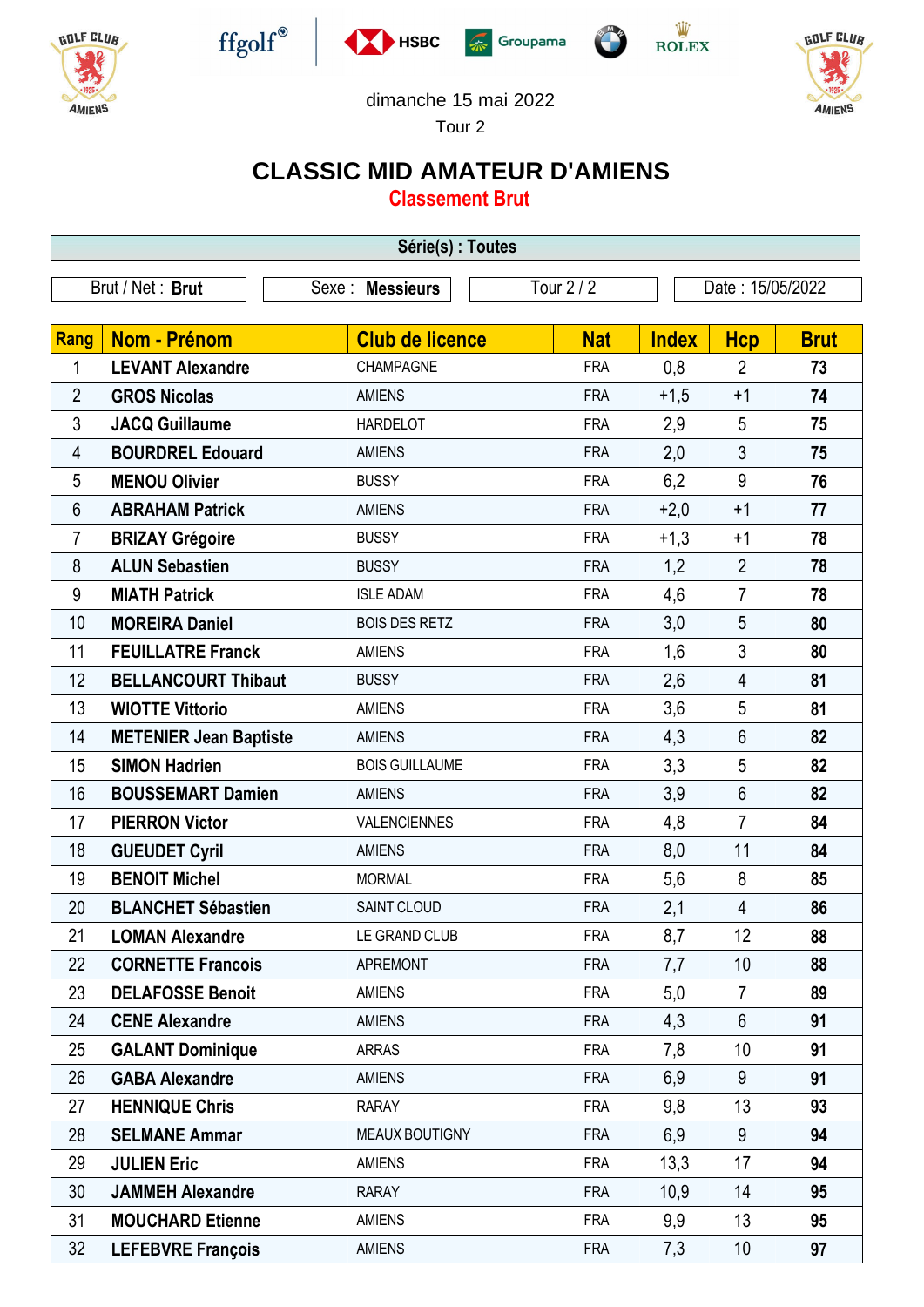| Rang | <b>Nom - Prénom</b>        | Club de licence       | <b>Nat</b> | <b>Index</b> | Hcp | <b>Brut</b> |
|------|----------------------------|-----------------------|------------|--------------|-----|-------------|
| 33   | <b>DEMBINSKI Stephan</b>   | <b>MERIGNIES</b>      | FRA        | 9,3          | 12  | 100         |
| 34   | <b>GUILLEMONT Frédéric</b> | <b>AMIENS</b>         | FRA        | 15.4         | 20  | 100         |
| 35   | <b>MONTURY Jean</b>        | <b>HARDELOT</b>       | FRA        | 3,7          | 5   | <b>ABJ</b>  |
| 36   | <b>THOMAS Christophe</b>   | <b>MEAUX BOUTIGNY</b> | FRA        | 6,4          | 9   | <b>FOR</b>  |